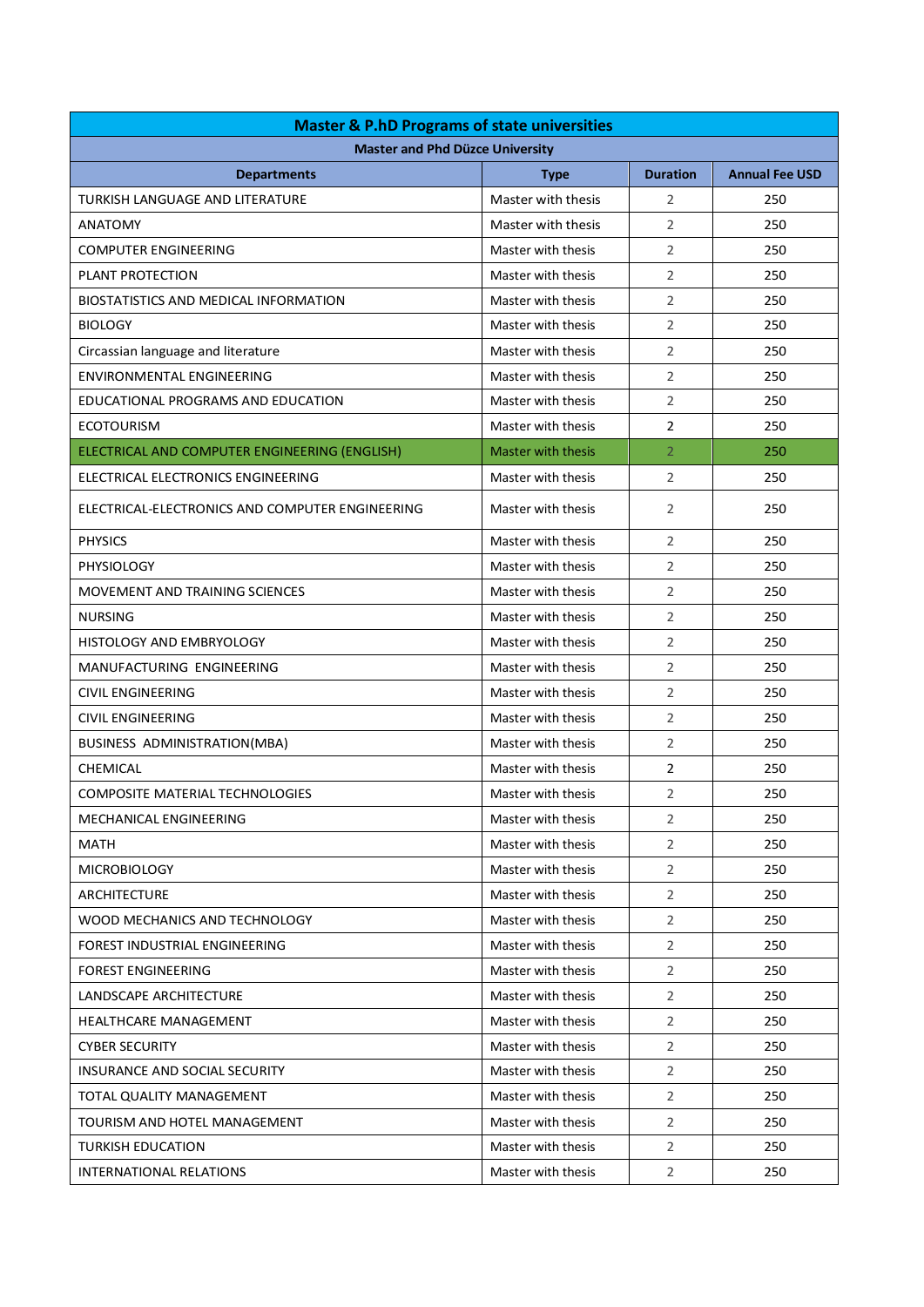| INTERNATIONAL TRADE AND FINANCE                 | Master with thesis       | 2                       | 250 |
|-------------------------------------------------|--------------------------|-------------------------|-----|
| WILDLIFE ECOLOGY AND MANAGEMENT                 | Master with thesis       | $\overline{2}$          | 250 |
| <b>BUSINESS</b>                                 | Master with thesis       | $\overline{2}$          | 250 |
| <b>ANATOMY</b>                                  | Master with thesis       | $\overline{2}$          | 250 |
| <b>COMPUTER ENGINEERING</b>                     | Master with thesis       | $\overline{2}$          | 250 |
| Circassian language and literature              | Master with thesis       | $\overline{2}$          | 250 |
| NATURAL HERBAL AND COSMETIC PRODUCTS            | Master with thesis       | $\overline{2}$          | 250 |
| ELECTRICAL ELECTRONICS ENGINEERING              | Master with thesis       | $\overline{2}$          | 250 |
| ELECTRICAL-ELECTRONICS AND COMPUTER ENGINEERING | Master with thesis       | $\overline{2}$          | 250 |
| <b>BUSINESS</b>                                 | Master without<br>thesis | $\overline{2}$          | 250 |
| CHEMICAL                                        | PHD                      | $\overline{2}$          | 250 |
| <b>COMPOSITE MATERIAL TECHNOLOGIES</b>          | PHD                      | $\overline{2}$          | 250 |
| MECHANICAL ENGINEERING                          | PHD                      | $\overline{2}$          | 250 |
| <b>MATH</b>                                     | PHD                      | $\overline{2}$          | 250 |
| FOREST INDUSTRIAL ENGINEERING                   | PHD                      | $\overline{2}$          | 250 |
| <b>FOREST ENGINEERING</b>                       | <b>PHD</b>               | $\overline{2}$          | 250 |
| LANDSCAPE ARCHITECTURE                          | PHD                      | $\overline{2}$          | 250 |
| <b>HEALTHCARE MANAGEMENT</b>                    | PHD                      | $\overline{2}$          | 250 |
| <b>HISTORY</b>                                  | PHD                      | $\overline{2}$          | 250 |
| <b>TOURISM MANAGEMENT</b>                       | <b>PHD</b>               | $\overline{2}$          | 250 |
|                                                 |                          |                         |     |
| TURKISH LANGUAGE AND LITERATURE                 | PHD                      | $\overline{2}$          | 250 |
| <b>Master &amp; Phd Hitit University</b>        |                          |                         |     |
| <b>Forensic Sciences</b>                        | Master with thesis       | $\overline{2}$          | 250 |
| archaeology                                     | Master with thesis       | $\overline{2}$          | 250 |
| Banking and finance                             | Master with thesis       | $\overline{2}$          | 250 |
| Banking and Finance (EP)                        | Master without thesis    | $\overline{2}$          | 250 |
| Islamic Banking and Finance (EP)                | Master without thesis    | $\overline{\mathbf{c}}$ | 250 |
| Physical Education and Sports                   | Master with thesis       | 2                       | 250 |
| Physical Education and Sports (EP)              | Master without thesis    | $\sqrt{2}$              | 250 |
| <b>Compound Arts</b>                            | Master with thesis       | $\overline{2}$          | 250 |
| Biology                                         | Master with thesis       | $\overline{2}$          | 250 |
| Foreign Trade and Supply Chain                  | Master with thesis       | $\sqrt{2}$              | 250 |
| Philosophy and Religious Studies                | Master with thesis       | $\overline{2}$          | 250 |
| Physics                                         | Master with thesis       | $\overline{2}$          | 250 |
| <b>Food Engineering</b>                         | Master with thesis       | $\overline{2}$          | 250 |
| <b>Obstetrics and Gynecology Nursing</b>        | Master with thesis       | $\overline{2}$          | 250 |
| <b>Obstetrics and Gynecology Nursing(EP)</b>    | Master without thesis    | $\overline{2}$          | 250 |
| Human Resources Management                      | Master with thesis       | $\overline{2}$          | 250 |
| <b>Islamic History and Arts</b>                 | Master with thesis       | $\overline{2}$          | 250 |
| Occupational health and Safety                  | Master with thesis       | $\overline{2}$          | 250 |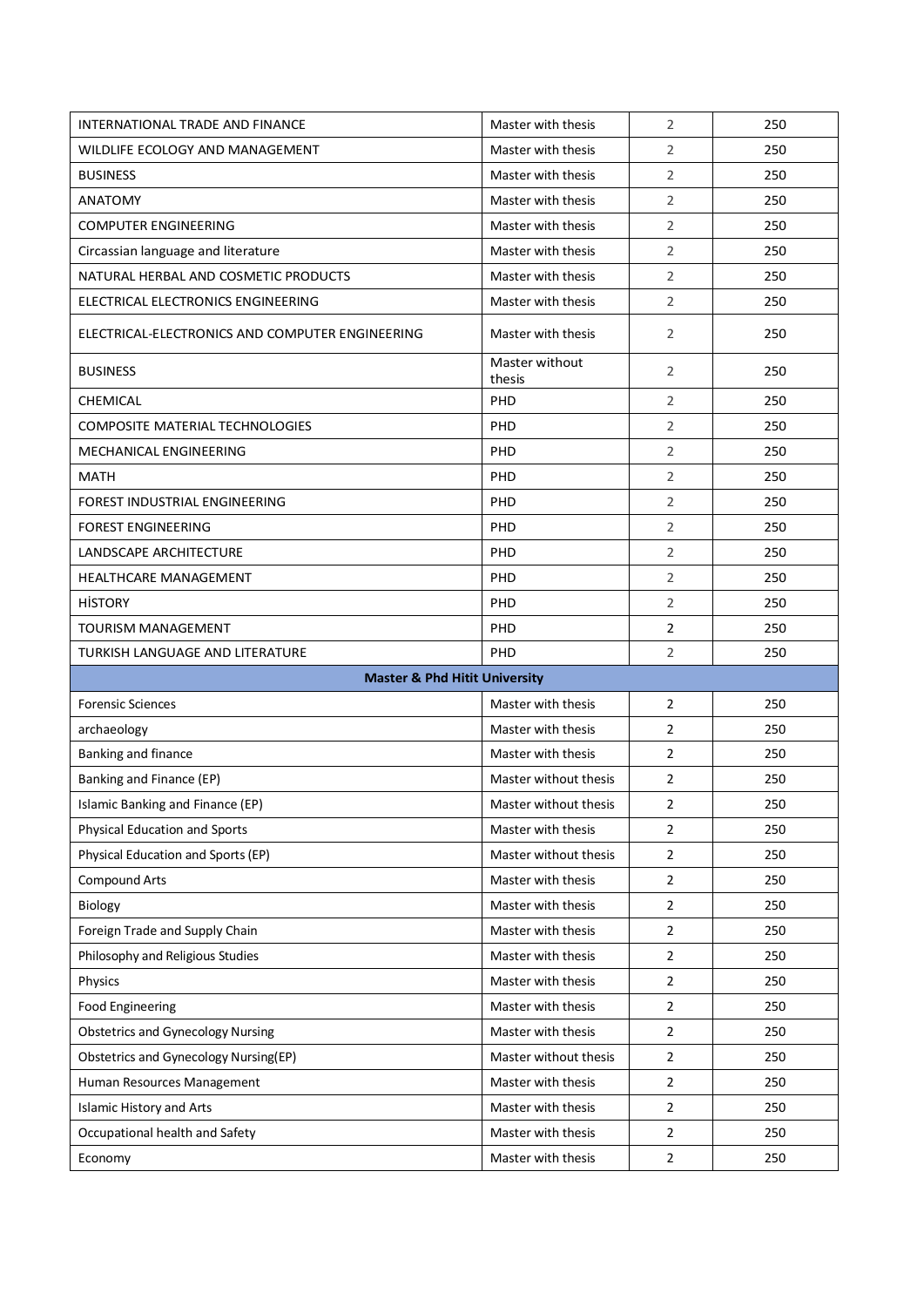| <b>Business</b>                             | Master with thesis    | 2              | 250 |
|---------------------------------------------|-----------------------|----------------|-----|
| Chemical                                    | Master with thesis    | 2              | 250 |
| <b>Chemical Engineering</b>                 | Master with thesis    | 2              | 250 |
| Mechanical engineering                      | Master with thesis    | 2              | 250 |
| Finance                                     | Master with thesis    | 2              | 250 |
| Finance                                     | Master without thesis | $\overline{2}$ | 250 |
| Maths                                       | Master with thesis    | 2              | 250 |
| metallurgy and Materials Engineering        | Master with thesis    | 2              | 250 |
| Molecular biology and genetics              | Master with thesis    | 2              | 250 |
| Polymer Science and Technology              | Master with thesis    | 2              | 250 |
| <b>Political and Social Sciences</b>        | Master with thesis    | 2              | 250 |
| <b>Political and Social Sciences</b>        | Master without thesis | 2              | 250 |
| <b>Basic Islamic sciences</b>               | Master with thesis    | 2              | 250 |
| Turkish language and literature             | Master with thesis    | 2              | 250 |
| <b>International Relations and Security</b> | Master with thesis    | 2              | 250 |
| Accounting-Finance                          | Phd with thesis       | 4              | 250 |
| <b>Physical Education and Sports</b>        | Phd with thesis       | 4              | 250 |
| Philosophy and Religious Studies            | Phd with thesis       | 4              | 250 |
| <b>Food Engineering</b>                     | Phd with thesis       | 4              | 250 |
| Economics                                   | Phd with thesis       | 4              | 250 |
| <b>Islamic History and Arts</b>             | Phd with thesis       | 4              | 250 |
| <b>Business Administration</b>              | Phd with thesis       | 4              | 250 |
| Chemistry                                   | Phd with thesis       | 4              | 250 |
| <b>Chemical Engineering</b>                 | Phd with thesis       | 4              | 250 |
| <b>Mechanical Engineering</b>               | Phd with thesis       | 4              | 250 |
| Molecular Biology and Genetics              | Phd with thesis       | 4              | 250 |
| Polymer Science and Technology              | Phd with thesis       | 4              | 250 |
| <b>Political Science</b>                    | Phd with thesis       | 4              | 250 |
| History                                     | Phd with thesis       | 4              | 250 |
| Kalam                                       | Phd with thesis       | 4              | 250 |
| Tafsir                                      | Phd with thesis       | 4              | 250 |
| <b>Basic Islamic Sciences</b>               | Phd with thesis       | 4              | 250 |
| Master & Phd Gümüşhane University           |                       |                |     |
| DISASTER MANAGEMENT                         | Master with thesis    | 2              | 250 |
| <b>BIOTECHNOLOGY</b>                        | Master with thesis    | 2              | 250 |
| <b>Energy systems Engineering</b>           | Master with thesis    | 2              | 250 |
| philosophy                                  | Master with thesis    | $\overline{2}$ | 250 |
| Physical                                    | Master with thesis    | 2              | 250 |
| the food Engineering                        | Master with thesis    | 2              | 250 |
| <b>Public Relations and Promotion</b>       | Master with thesis    | 2              | 250 |
| Map engineering                             | Master with thesis    | 2              | 250 |
| Economy                                     | Master with thesis    | $\overline{2}$ | 250 |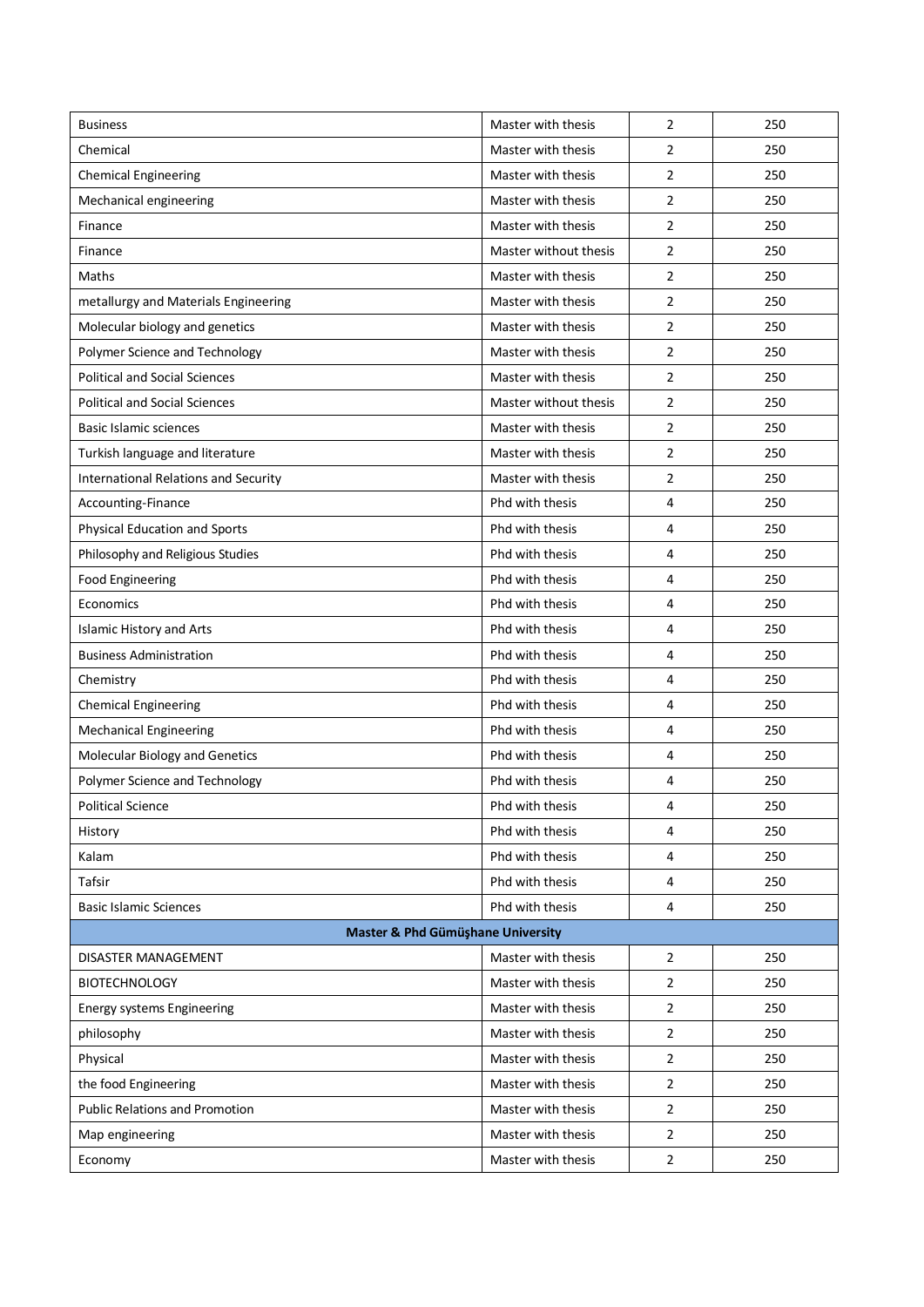| <b>Human Resources</b>                       | Master with thesis    | 2              | 250 |
|----------------------------------------------|-----------------------|----------------|-----|
| Civil engineering                            | Master with thesis    | 2              | 250 |
| Occupational health and Safety               | Master with thesis    | 2              | 250 |
| <b>Business administration</b>               | Master with thesis    | $\overline{2}$ | 250 |
| Geophysics                                   | Master with thesis    | 2              | 250 |
| Geology                                      | Master with thesis    | 2              | 250 |
| chemical                                     | Master with thesis    | 2              | 250 |
| <b>Mechanical Engineering</b>                | Master with thesis    | $\overline{2}$ | 250 |
| Finance                                      | Master with thesis    | $\overline{2}$ | 250 |
| <b>Mathematical Engineering</b>              | Master with thesis    | 2              | 250 |
| Forestry and Environment                     | Master with thesis    | 2              | 250 |
| Radio, Television and Cinema                 | Master with thesis    | 2              | 250 |
| <b>Healthcare Management</b>                 | Master with thesis    | 2              | 250 |
| Political science and public administration  | Master with thesis    | 2              | 250 |
| Social Work and Management                   | Master with thesis    | 2              | 250 |
| History                                      | Master with thesis    | $\overline{2}$ | 250 |
| Farm plants                                  | Master with thesis    | 2              | 250 |
| <b>Basic Islamic sciences</b>                | Master with thesis    | 2              | 250 |
| Tourism management                           | Master with thesis    | $\overline{2}$ | 250 |
| Turkish language and literature              | Master with thesis    | 2              | 250 |
| <b>MASTER'S GRADUATE WITHOUT THESIS</b>      | Master without thesis | 2              | 250 |
| Political science and public administration* | Master without thesis | $\overline{2}$ | 250 |
| Business*                                    | Master without thesis | 2              | 250 |
| Healthcare Management*                       | Master without thesis | 2              | 250 |
| Disaster Management                          | Phd with thesis       | 4              | 250 |
| biotechnology                                | Phd with thesis       | 4              | 250 |
| Physical                                     | Phd with thesis       | 4              | 250 |
| the food Engineering                         | Phd with thesis       | 4              | 250 |
| Civil engineering                            | Phd with thesis       | 4              | 250 |
| <b>Business</b>                              | Phd with thesis       | 4              | 250 |
| Geology                                      | Phd with thesis       | 4              | 250 |
| chemical                                     | Phd with thesis       | $\overline{4}$ | 250 |
| maths                                        | Phd with thesis       | 4              | 250 |
| Political science and public administration  | Phd with thesis       | 4              | 250 |
| History                                      | Phd with thesis       | 4              | 250 |
| Basic Islamic sciences                       | Phd with thesis       | 4              | 250 |
| Master and Phd Kütahya University            |                       |                |     |
| Archaeology                                  | Master with thesis    | $\overline{2}$ | 250 |
| <b>Financial Economics</b>                   | Master with thesis    | $\overline{2}$ | 250 |
| <b>Physical Education and Sports</b>         | Master with thesis    | 2              | 250 |
| Computer engineering                         | Master with thesis    | 2              | 250 |
| biochemistry                                 | Master with thesis    | $\overline{2}$ | 250 |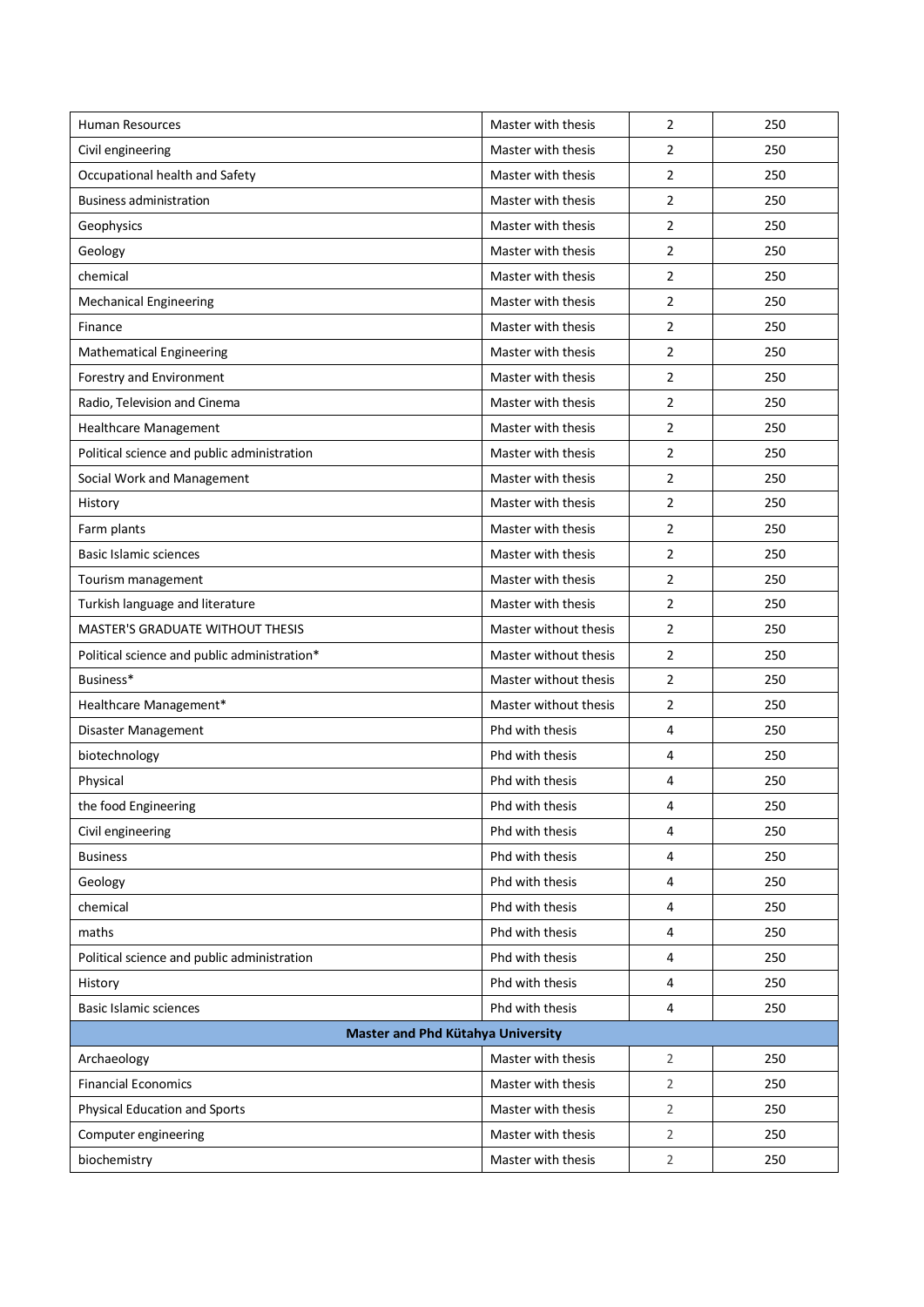| Biology                                                        | Master with thesis        | 2              | 250 |
|----------------------------------------------------------------|---------------------------|----------------|-----|
| <b>Education Programs and Teaching</b>                         | Master with thesis        | 2              | 250 |
| Educational Administration, Inspection, Economics and Planning | Master with thesis        | 2              | 250 |
| Econometrics                                                   | Master with thesis        | $\overline{2}$ | 250 |
| Applied Economics and Financial Analysis (English)             | <b>Master with thesis</b> | $\overline{2}$ | 250 |
| <b>Electrical electronics Engineering</b>                      | Master with thesis        | 2              | 250 |
| <b>Industrial Engineering</b>                                  | Master with thesis        | 2              | 250 |
| Physics                                                        | Master with thesis        | 2              | 250 |
| Economy                                                        | Master with thesis        | 2              | 250 |
| <b>Advanced Technologies</b>                                   | Master with thesis        | 2              | 250 |
| Civil engineering                                              | Master with thesis        | 2              | 250 |
| finance                                                        | Master with thesis        | 2              | 250 |
| <b>Accounting and Auditing</b>                                 | Master with thesis        | 2              | 250 |
| Marketing                                                      | Master with thesis        | 2              | 250 |
| Management Organization                                        | Master with thesis        | 2              | 250 |
| <b>Geological Engineering</b>                                  | Master with thesis        | 2              | 250 |
| <b>Public Administration</b>                                   | Master with thesis        | 2              | 250 |
| <b>Mining Engineering (English)</b>                            | <b>Master with thesis</b> | $\overline{2}$ | 250 |
| Chemistry                                                      | Master with thesis        | 2              | 250 |
| Mining Engineering                                             | Master with thesis        | 2              | 250 |
| Machine engineering                                            | Master with thesis        | 2              | 250 |
| Material science and engineering                               | Master with thesis        | 2              | 250 |
| Spiritual Counseling and Guidance                              | Master with thesis        | $\overline{2}$ | 250 |
| maths                                                          | Master with thesis        | 2              | 250 |
| <b>Science Education</b>                                       | Master with thesis        | 2              | 250 |
| International Financial Reporting and Analysis                 | Master with thesis        | 2              | 250 |
| Art and Design                                                 | Master with thesis        | 2              | 250 |
| Ceramic and Glass                                              | Master with thesis        | $\overline{2}$ | 250 |
| International relations                                        | Master with thesis        | $\overline{2}$ | 250 |
| Sociology                                                      | Master with thesis        | $\overline{2}$ | 250 |
| History (History of the Republic of Turkey)                    | Master with thesis        | $\overline{2}$ | 250 |
| History (Modern History)                                       | Master with thesis        | $\overline{2}$ | 250 |
| History (New Age History)                                      | Master with thesis        | $\overline{2}$ | 250 |
| Preschool Education                                            | Master with thesis        | $\overline{2}$ | 250 |
| <b>Classroom Training</b>                                      | Master with thesis        | $\overline{2}$ | 250 |
| Tourism and hotel Management                                   | Master with thesis        | $\overline{2}$ | 250 |
| English language and literature                                | Master with thesis        | $\overline{2}$ | 250 |
| Turkish language and literature                                | Master with thesis        | $\overline{2}$ | 250 |
| <b>Social Studies Education</b>                                | Master with thesis        | $\overline{2}$ | 250 |
| <b>Turkish Education</b>                                       | Master with thesis        | $\overline{2}$ | 250 |
| Philosophy and Religious Studies                               | Master with thesis        | $\overline{2}$ | 250 |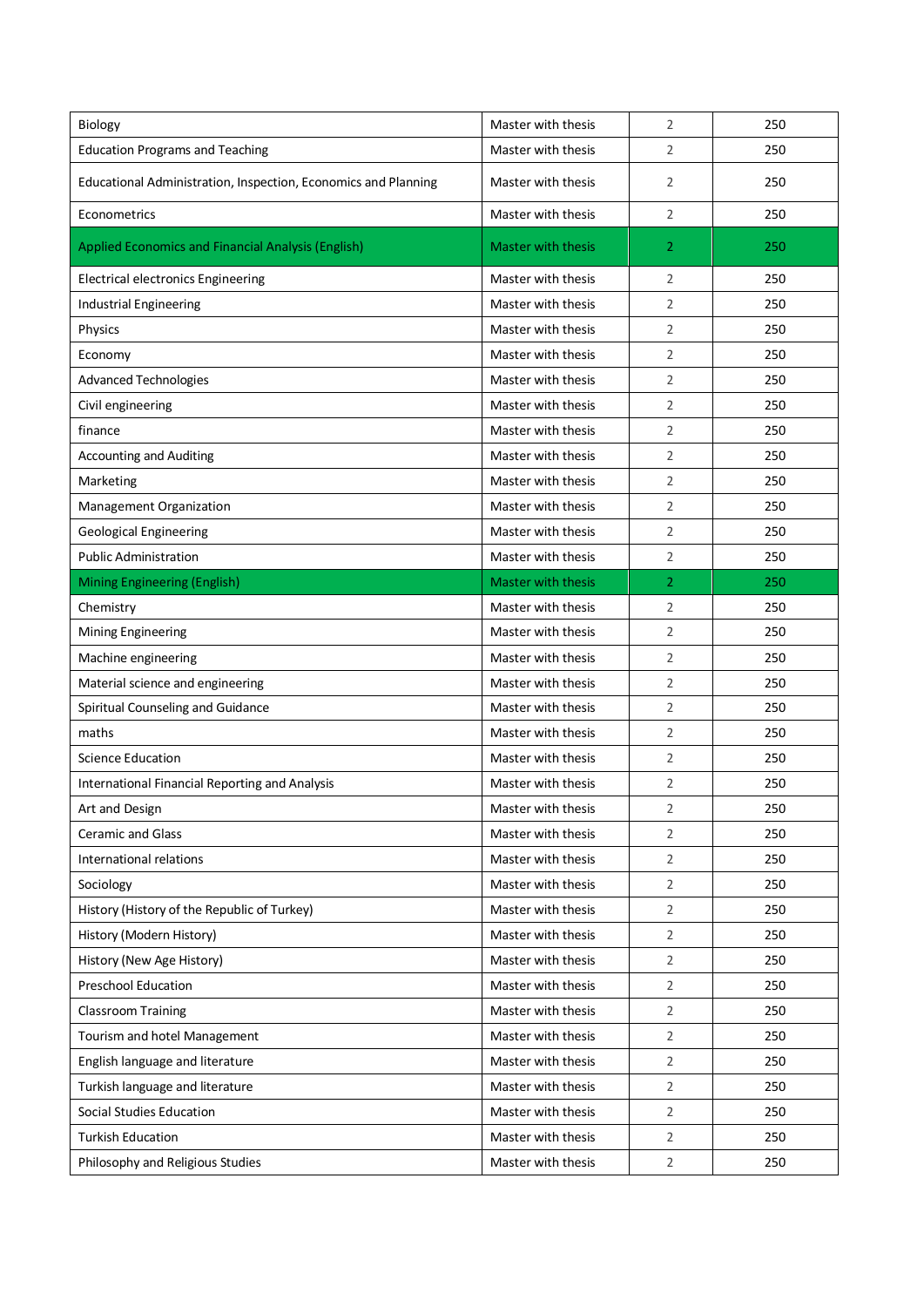| Basic Islamic sciences                                  | Master with thesis           | $\overline{2}$ | 250 |
|---------------------------------------------------------|------------------------------|----------------|-----|
| <b>International Trade and Finance</b>                  | Master with thesis           | 2              | 250 |
| Occupational Health and Safety (Interdisciplinary) (EP) | Master with thesis           | 2              | 250 |
| Nanotechnology                                          | Master with thesis           | 2              | 250 |
| International relations                                 | Master with thesis           | 2              | 250 |
| Banking and Finance (EP)                                | Master without thesis        | 2              | 250 |
| Physical Education and Sports (EP)                      | Master without thesis        | 2              | 250 |
| Economics (EP)                                          | Master without thesis        | 2              | 250 |
| Finance (EP)                                            | Master without thesis        | $\overline{2}$ | 250 |
| Art and Design (EP)                                     | Master without thesis        | 2              | 250 |
| Tourism and Hotel Management(EP)                        | Master without thesis        | 2              | 250 |
| International Trade and Finance (EP)                    | Master without thesis        | 2              | 250 |
| International Financial Reporting and Analysis (EP)     | Master without thesis        | 2              | 250 |
| Applied Economics and Financial Analysis (EP) (Eng.)    | <b>Master without thesis</b> | 2              | 250 |
| Applied Economics and Financial Analysis (EP)           | Master without thesis        | 2              | 250 |
| Educational Administration and Inspection (EP)          | Master without thesis        | 2              | 250 |
| Occupational Health and Safety (EP)                     | Master without thesis        | 2              | 250 |
| <b>Business Administration (EP)</b>                     | Master without thesis        | 2              | 250 |
| Public Administration (EP)                              | Master without thesis        | $\overline{2}$ | 250 |
| Chemistry (EP)                                          | Master without thesis        | 2              | 250 |
| Basic Islamic Sciences (EP)                             | Master without thesis        | $\overline{2}$ | 250 |
| Spiritual Counseling and Guidance (EP)                  | Master without thesis        | 2              | 250 |
| Turkish Education (EP)                                  | Master without thesis        | 2              | 250 |
| Teaching Turkish to Foreigners (EP)                     | Master without thesis        | 2              | 250 |
| Tourism Management (EP)                                 | Master without thesis        | 2              | 250 |
| Global Security and International Policy Studies (EP)   | Master without thesis        | 2              | 250 |
| <b>Physical Education and Sports</b>                    | Doktora/Phd                  | 4              | 250 |
| Classical Archeology                                    | Doktora/Phd                  | $\overline{4}$ | 250 |
| Electric-Electronic                                     | Doktora/Phd                  | 4              | 250 |
| Biology                                                 | Doktora/Phd                  | 4              | 250 |
| Physics                                                 | Doktora/Phd                  | 4              | 250 |
| Civil engineering                                       | Doktora/Phd                  | 4              | 250 |
| Economy                                                 | Doktora/Phd                  | 4              | 250 |
| <b>Financial Economics</b>                              | Doktora/Phd                  | 4              | 250 |
| <b>Business Administration</b>                          | Doktora/Phd                  | 4              | 250 |
| <b>Geological Engineering</b>                           | Doktora/Phd                  | 4              | 250 |
| Public administration                                   | Doktora/Phd                  | 4              | 250 |
| Chemistry                                               | Doktora/Phd                  | 4              | 250 |
| <b>Mechanical Engineering</b>                           | Doktora/Phd                  | 4              | 250 |
| <b>Mining Engineering</b>                               | Doktora/Phd                  | 4              | 250 |
| Mining Engineering                                      | Doktora/Phd                  | 4              | 250 |